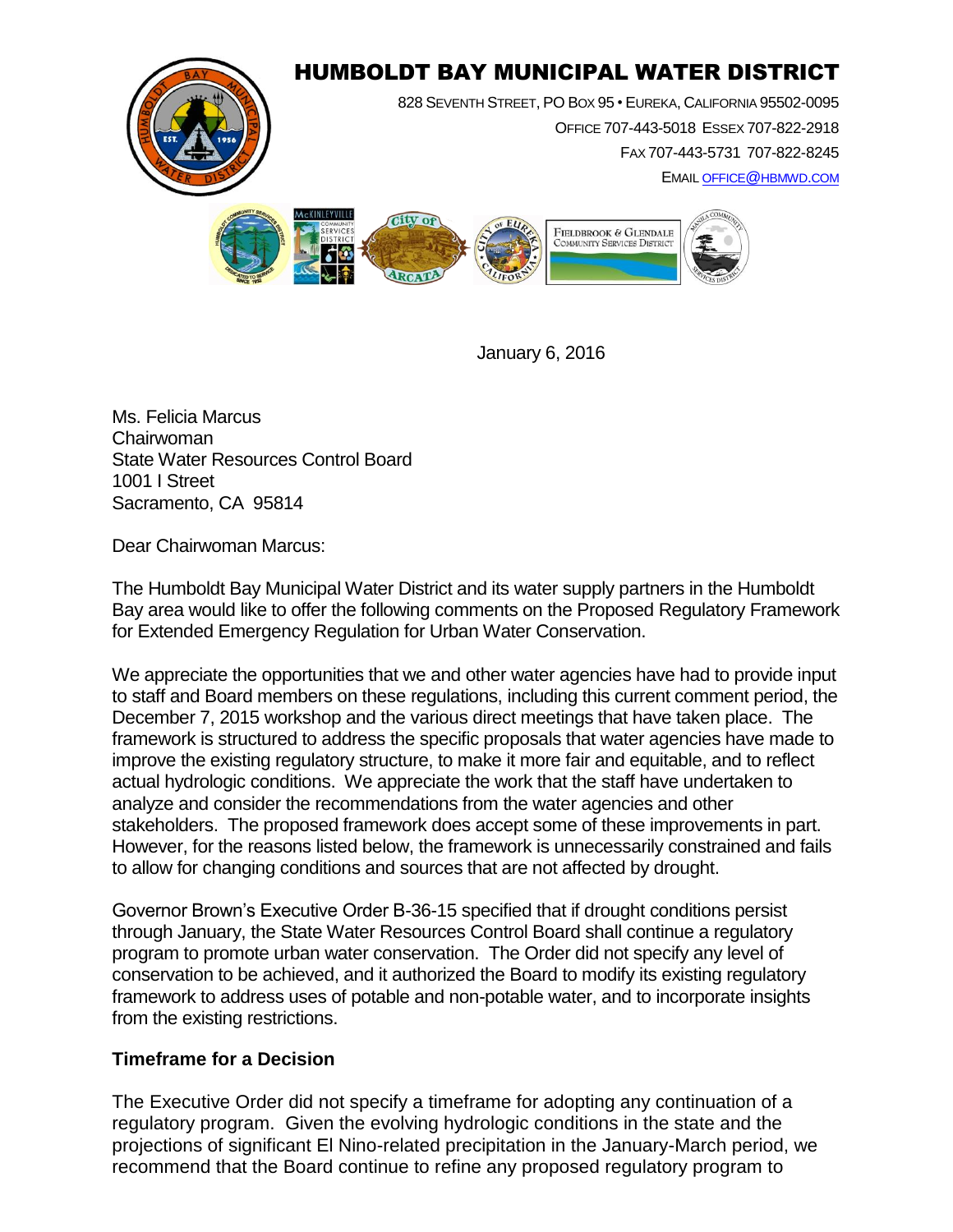address any drought conditions that may continue to exist and adopt the program in mid-April, after the hydrologic conditions have been fully defined.

## **Applicability of Regulations**

The proposed framework identifies a number of criteria that the regulation is intended to meet. Perhaps one of the most important of these is the criterion that the regulation provide sufficient water savings statewide. Given that the hydrology of 2016 is not yet defined, it is unclear what level of savings is necessary. Indeed, that appears to be one of the reasons that the Governor's recent Executive Order did not specify any level of use reduction. The proposed framework does not define what level of savings is necessary, nor for which sources of water in California those savings might need to be achieved.

Coupled with the mid-April characterization of the hydrologic conditions in various parts of the state, the regulations should only apply to sources of water experiencing a drought emergency. Where water sources are not affected by drought – namely where an average or above-average multi-year supply of water is available, as defined by the applicable Urban Water Management Plan(s) – no conservation regulatory program is necessary.

This situation already exists in the service area of the Humboldt Bay Municipal Water District, where precipitation is currently 150% of seasonal average, the region's water supply reservoir is full, and supply is more than adequate to meet demand for many years into the future, even under significantly worse drought conditions than currently exist. Other areas of the state are approaching this status, as well, with reservoirs close to average levels for this time of year, and supply already exceeding projected normal demand. If these conditions continue and no drought emergency exists in these areas after mid-April, they should be exempted from any Water Board water conservation regulatory requirements (other water conservation requirements specified in statute and regulations will continue to apply.)

## **Drought-resilient Sources**

Consistent with the specification in Executive Order B-36-15 that the regulations address potable and non-potable uses, where those uses are supplied by sources not affected by the drought emergency - including indirect potable recycled water, direct non-potable recycled water, desalinated water and groundwater from basins that are not overdrafted - such uses should be exempted from control by these regulations. As many water agencies have noted in written comments and in testimony at the December 7, 2015 Water Board workshop, they have invested ratepayer funds in these sources precisely to diversify their water supply portfolios and provide water supplies when surface water diversions or groundwater basins have inadequate quantities to meet normal demands.

The draft framework only recommends providing partial credit for these sources, and also specifies a maximum overall reduction in the current agency-specific reduction requirements. However, there is no rationale provided for limiting either the amount of credit provided to these sources not affected by the drought emergency or for limiting the reduction of the total water conservation requirement. Given that the purpose of the